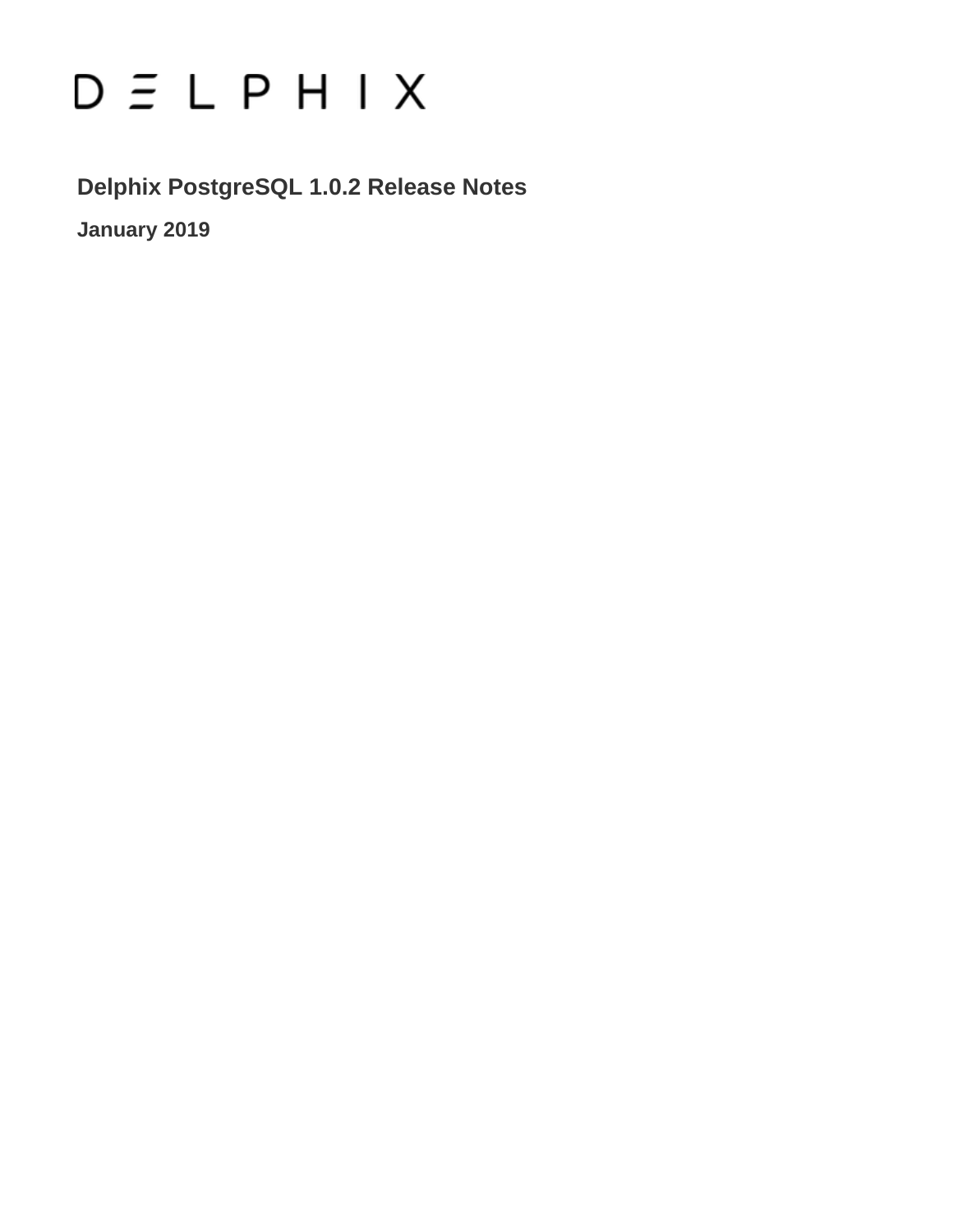Delphix PostgreSQL 1.0.2 Release Notes You can find the most up-to-date technical documentation at: [docs.delphix.com](http://docs.delphix.com) The Delphix Web site also provides the latest product updates. If you have comments about this documentation, submit your feedback to: infodev@delphix.com

#### © 2019 Delphix Corp. All rights reserved.

Delphix and the Delphix logo and design are registered trademarks or trademarks of Delphix Corp. in the United States and/or other jurisdictions. All other marks and names mentioned herein may be trademarks of their respective companies.

Delphix Corp. 1400 Seaport Blvd, Suite 200 Redwood City, CA 94063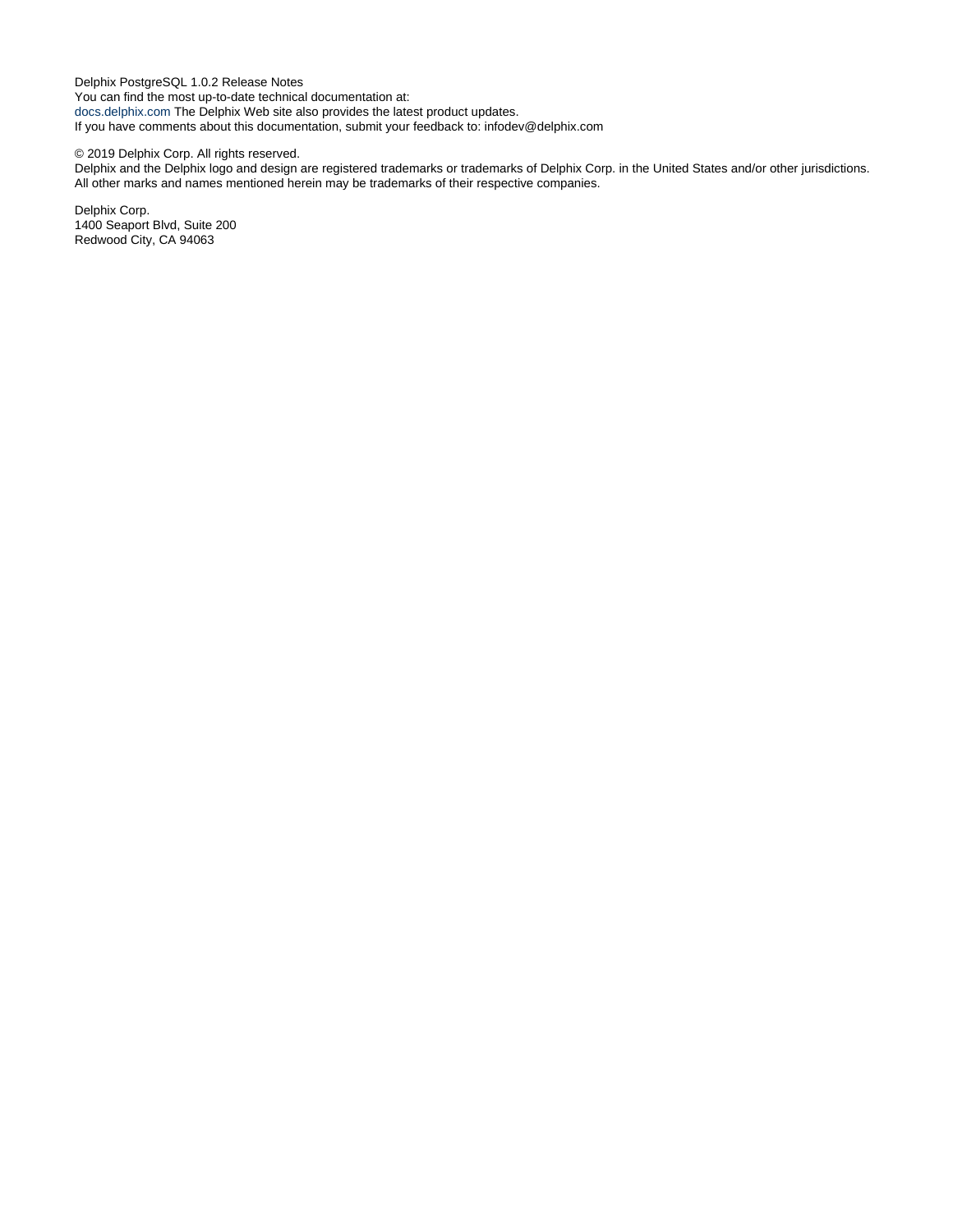# PostgreSQL 1.0.2 Release Notes

- [Features](#page-2-0)
- [Toolkit Installation](#page-2-1)
- [Migration and Compatibility](#page-2-2)
	- [Supported Versions](#page-2-3)
	- [Supported Operating Systems](#page-2-4)
	- [Unsupported PostgreSQL Versions and Features](#page-2-5)
- [Fixed Issues](#page-2-6)
- [Known Issues](#page-3-0)

## <span id="page-2-0"></span>**Features**

PostgreSQL toolkit version 1.0.2 contains the following features in addition to the bug fixes which has been described in the next section:

- 1. Flexibility for customers to change/edit any number of parameters in PostgreSQL Configuration file (while creating dsource and VDB) directly from UI.
- 2. Support for PostgreSQL Tablespaces.
- 3. Supports Streaming Replication.

# <span id="page-2-1"></span>**Toolkit Installation**

Toolkits to support PostgreSQL virtualization are not automatically included in the Virtualization Engine deployment and are installed by Delphix Professional Services or Technical Support. A Support case can be opened requesting installation by following this [link](http://support-tickets.delphix.com/).

# <span id="page-2-2"></span>**Migration and Compatibility**

#### <span id="page-2-3"></span>**Supported Versions**

PostgreSQL Standard Versions:

- PostgreSQL 9.5
- PostgreSQL 9.6
- PostgreSQL 10

PostgreSQL EDB Versions:

- PostgreSQL 9.5
- PostgreSQL 9.6
- PostgreSQL 10

#### <span id="page-2-4"></span>**Supported Operating Systems**

- CentOS 7.3
- CentOS 7.4

#### <span id="page-2-5"></span>**Unsupported PostgreSQL Versions and Features**

- PostgreSQL versions below 9.5 i.e 9.2, 9.3 and 9.4 (including the minor versions) are not supported.
- Unlogged Tables : All the tables which are not logged (unlogged) will not be supported by toolkit.
- Point In Time recovery: Currently, the toolkit doesn't support Point in Time recovery of PostgreSQL database.

### <span id="page-2-6"></span>**Fixed Issues**

PostgreSQL version 1.0.2 contains the following bug fix:

| Ke <sup>'</sup> | Notes.<br>. |
|-----------------|-------------|
|                 |             |